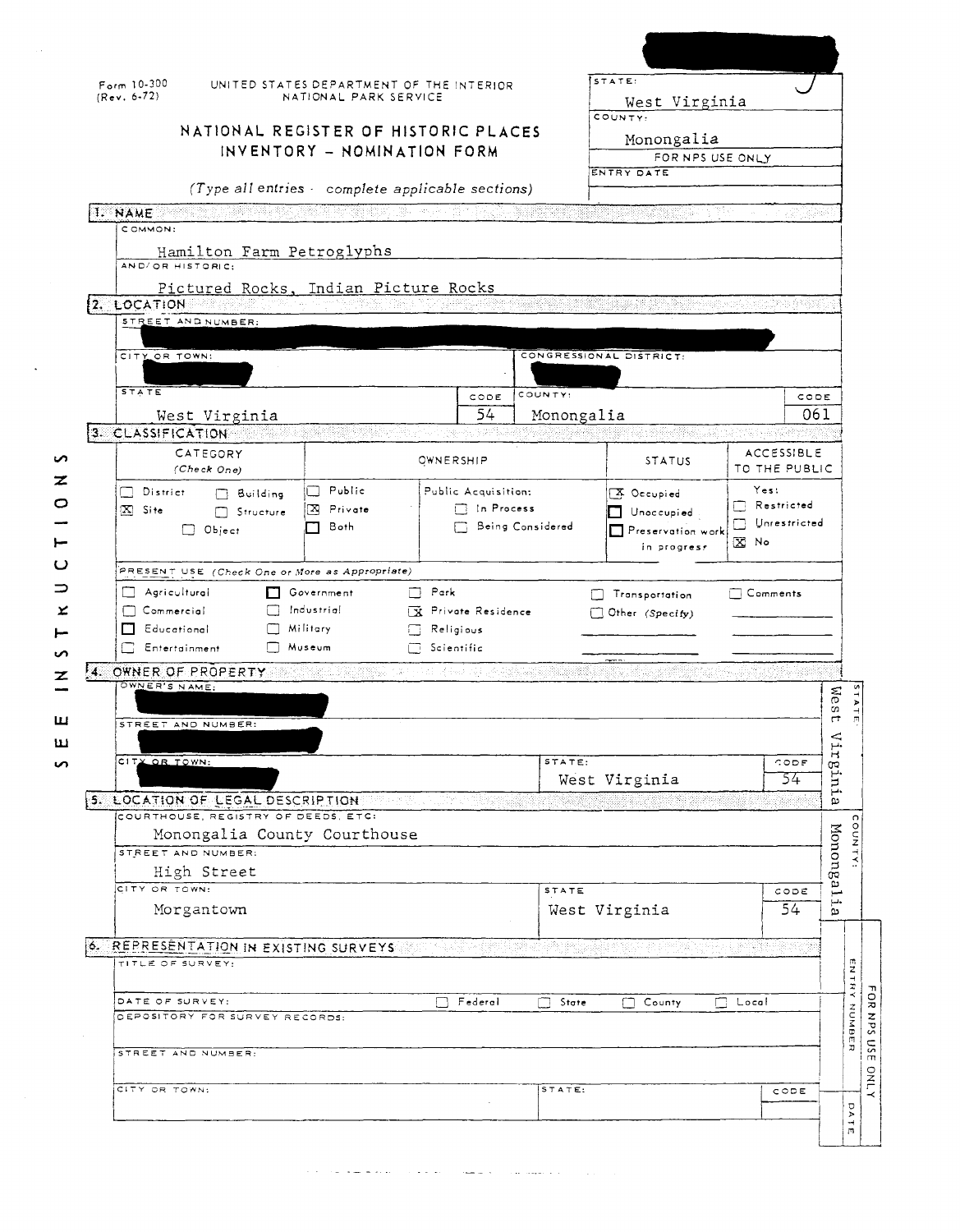| 7. DESCRIPTION |                                                                              |                             |              |                          |
|----------------|------------------------------------------------------------------------------|-----------------------------|--------------|--------------------------|
|                | $\bar{X}$ Good<br>$\Box$ Fair                                                | (Check One)<br>Deteriorated |              |                          |
| CONDITION      | Excellent<br>┌┐<br>(Check One)                                               |                             | $\Box$ Ruins | Unexposed<br>(Check One) |
|                | <b>x</b> Altered<br>Unaltered                                                |                             | Moved        | <b>XI</b> Original Site  |
|                | DESCRIBE THE PRESENT AND ORIGINAL (if known) PHYSICAL LARGEARANC             |                             |              |                          |
|                | The Hamilton Farm Petroglyph site                                            |                             |              |                          |
|                |                                                                              |                             |              |                          |
|                | on rolling farm land. The designs are carved on a formation of               |                             |              |                          |
|                | Grafton Sandstone of the Conemaugh Series at an elevation of 1460 feet.      |                             |              |                          |
|                | Designs or carvings are on an approximately 18' by 18' section of a          |                             |              |                          |
|                | gently sloping rock previously covered by soil and apparently first exposed  |                             |              |                          |
|                | to European settlers in the first half of the nineteenth century during a    |                             |              |                          |
|                |                                                                              |                             |              |                          |
|                | plowing operation. When last extensively studied (1961), the rock was        |                             |              |                          |
|                | found covered with earth, sod and brush. Since exposure for inspection, it   |                             |              |                          |
|                | has again been covered with soil to prevent intrusion.                       |                             |              |                          |
|                | The 1961 inspection by James L. Swauger of the Carnegie Museum in            |                             |              |                          |
|                | Pittsburgh, Pennsylvania, distinguished and numbered twenty-five designs.    |                             |              |                          |
|                | All were pecked and rubbed; those believed to be Indian were shallow, about  |                             |              |                          |
|                | 3 mm. deep on the average. An exception was found in design #22, which       |                             |              |                          |
|                | had sharp, V-shaped profiles in all its cuts, in some instances being nearly |                             |              |                          |
|                | 1 cm. deep. Swauger, however, believed this was due to a later "improvement" |                             |              |                          |

Designs include bear tracks, deer tracks, human footprints, a snail or spiral, hman figures with upraised arms and a "Spirit Otter." Swauger found at least one item not mentioned by J. Sutton Wall, who studied the <sup>1</sup>rock in 1884, but the former's investigation missed several of the latter's finds. This is explained by the fact that designs are not always readily apparent and a site requires inspection at different times of the day and under varying conditions of light and shade.

of an original Indian figure or development of a new one.

 $\mathcal{A}^{\mathcal{A}}$  , where  $\mathcal{A}^{\mathcal{A}}$  and  $\mathcal{A}^{\mathcal{A}}$ 

 $\sim 10^{-11}$ 

 $\sim$   $\sim$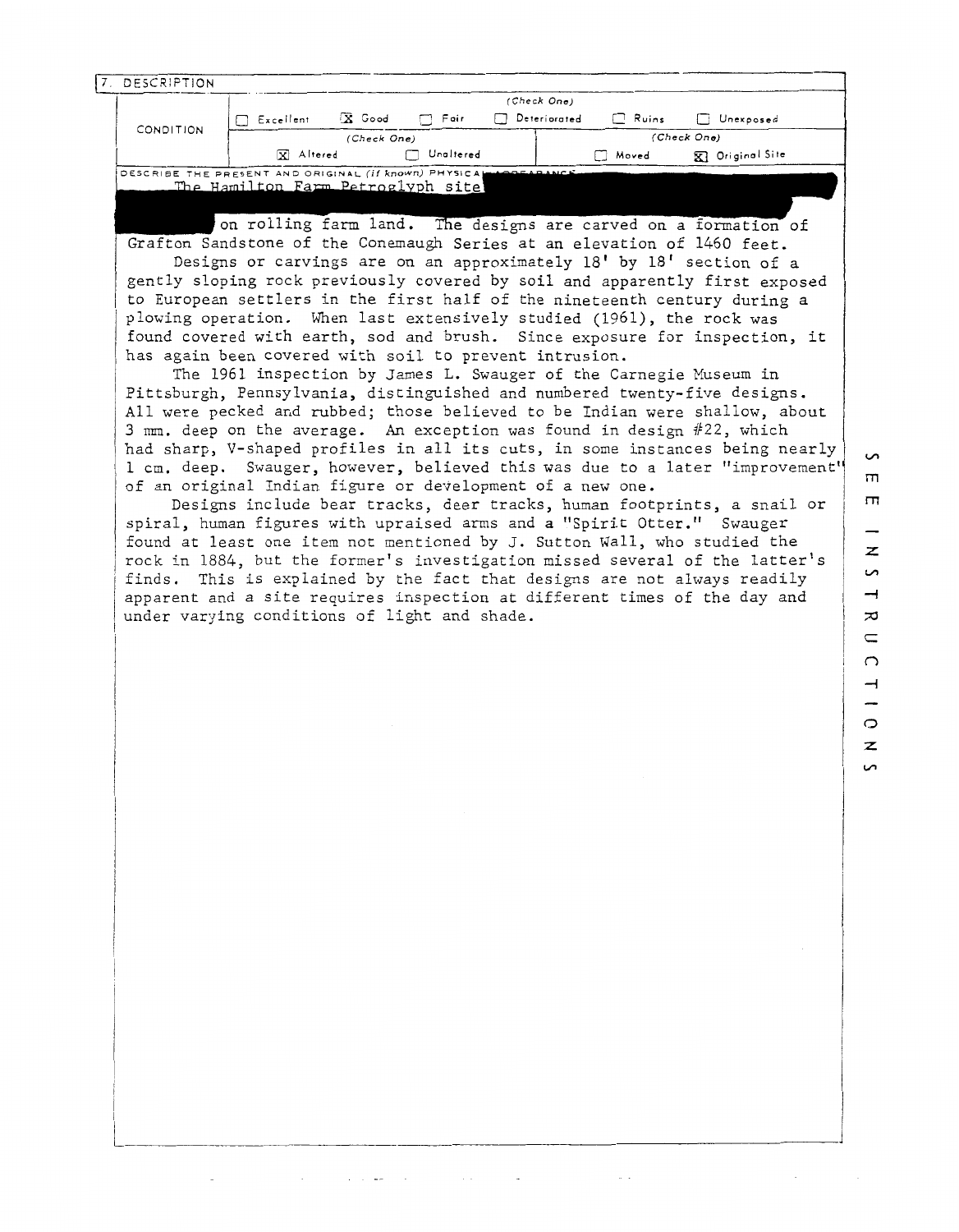| X Pre-Columbian:                                                           | PERIOD (Check One or More as Appropriate)                              |                       |                                                                                                                                               |  |  |  |
|----------------------------------------------------------------------------|------------------------------------------------------------------------|-----------------------|-----------------------------------------------------------------------------------------------------------------------------------------------|--|--|--|
|                                                                            | $\mathbb{Z}$ 16th Century                                              | 18th Century          | $\Box$ 20th Century                                                                                                                           |  |  |  |
| $\boxed{\mathbf{X}}$ 15th Century                                          | <b>X</b> 17th Century                                                  | $\Box$ 19th Century   |                                                                                                                                               |  |  |  |
| SPECIFIC DATE(S) (If Applicable and Known)                                 |                                                                        |                       |                                                                                                                                               |  |  |  |
| AREAS OF SIGNIFICANCE (Check One or More as Appropriate)                   |                                                                        |                       |                                                                                                                                               |  |  |  |
| Abor iginal                                                                | $\Box$ Education                                                       | $\Box$ Political      | □ Urban Planning                                                                                                                              |  |  |  |
| X Prehistoric                                                              | $\Box$ Engineering                                                     | $\Box$ Religion/Phi-  | $\mathbf{X}$ Other (Specify)                                                                                                                  |  |  |  |
| 因 Historic                                                                 | $\Box$ Industry                                                        | losophy               | Uncertain, but                                                                                                                                |  |  |  |
| $\Box$ Agriculture                                                         | $\Box$ Invention                                                       | $\Box$ Science        | possibly communica-                                                                                                                           |  |  |  |
| Architecture                                                               | <b>M</b> Landscape                                                     |                       |                                                                                                                                               |  |  |  |
| $\Box$ Art                                                                 | Architecture                                                           | $\Box$ Sculpture      | tions or religion.                                                                                                                            |  |  |  |
| $\Box$ Commerce                                                            | $\Box$ Literature                                                      | 50cial/Human-         |                                                                                                                                               |  |  |  |
| Communications                                                             |                                                                        | itarian               |                                                                                                                                               |  |  |  |
| Conservation                                                               | $\Box$ Military                                                        | $\Box$ Theater        |                                                                                                                                               |  |  |  |
|                                                                            | $\Box$ Music                                                           | <b>Transportation</b> |                                                                                                                                               |  |  |  |
| STATEMENT OF SIGNIFICANCE                                                  |                                                                        |                       |                                                                                                                                               |  |  |  |
|                                                                            | The Hamilton Farm Petroglyphs                                          |                       |                                                                                                                                               |  |  |  |
|                                                                            |                                                                        |                       | represent aborig-                                                                                                                             |  |  |  |
| inal occupation and influence in the Monongahela River basin of northern   |                                                                        |                       |                                                                                                                                               |  |  |  |
| West Virginia. They were carved by an Indian group or groups; however,     |                                                                        |                       |                                                                                                                                               |  |  |  |
| the purpose of the designs is not conclusively known, speculation running  |                                                                        |                       |                                                                                                                                               |  |  |  |
| from communications and religion to magic. Just when these petroglyphs     |                                                                        |                       |                                                                                                                                               |  |  |  |
| were carved is also somewhat of a mystery, but it is likely the work of    |                                                                        |                       |                                                                                                                                               |  |  |  |
| Late Prehistoric cultures, probably Monongahela or Fort Ancient.           |                                                                        |                       |                                                                                                                                               |  |  |  |
|                                                                            |                                                                        |                       | Although it is uncertain when the figures were carved in rock, some                                                                           |  |  |  |
|                                                                            |                                                                        |                       |                                                                                                                                               |  |  |  |
| conjectures may be made. For instance, the horseshoe-shaped figure at      |                                                                        |                       |                                                                                                                                               |  |  |  |
| Hamilton Farm $(\#18$ on Swauger's sketch) may indicate the presence of    |                                                                        |                       |                                                                                                                                               |  |  |  |
| horses and therefore, contact with Europeans. The deep cutting of design   |                                                                        |                       |                                                                                                                                               |  |  |  |
|                                                                            | #16 (Swauger), so finely done, brings a suspicion that metal tools may |                       |                                                                                                                                               |  |  |  |
| have been used, also indicating possible European presence at the time of  |                                                                        |                       |                                                                                                                                               |  |  |  |
|                                                                            |                                                                        |                       |                                                                                                                                               |  |  |  |
| carving.                                                                   |                                                                        |                       |                                                                                                                                               |  |  |  |
|                                                                            |                                                                        |                       |                                                                                                                                               |  |  |  |
|                                                                            |                                                                        |                       |                                                                                                                                               |  |  |  |
|                                                                            |                                                                        |                       |                                                                                                                                               |  |  |  |
| sophical Society that designs included bear and buffalo tracks, common to  |                                                                        |                       |                                                                                                                                               |  |  |  |
| other petroglyphs in the Monongahela Valley, and a rattlesnake. He         |                                                                        |                       |                                                                                                                                               |  |  |  |
| concluded that a semi-circular figure represented a horseshoe, thus fixing |                                                                        |                       |                                                                                                                                               |  |  |  |
| the age of workmanship within the historic period of North America.        |                                                                        |                       |                                                                                                                                               |  |  |  |
| hela City, Pennsylvania, in 1884. Wall reported to the American Philo-     |                                                                        |                       |                                                                                                                                               |  |  |  |
| inspected the rock in 1961 and pointed out twenty-five designs, including  |                                                                        |                       |                                                                                                                                               |  |  |  |
| bear and deer tracks, human figures, a "panther," and a so-called Spirit   |                                                                        |                       |                                                                                                                                               |  |  |  |
| Otter. Dr. Swauger has since studied a number of petroglyph sites, but     |                                                                        |                       |                                                                                                                                               |  |  |  |
| comparisons of designs to assume meaning has not offered any solid answers |                                                                        |                       |                                                                                                                                               |  |  |  |
| to when, how and by whom these carvings were done.                         |                                                                        |                       |                                                                                                                                               |  |  |  |
|                                                                            |                                                                        |                       |                                                                                                                                               |  |  |  |
|                                                                            |                                                                        |                       |                                                                                                                                               |  |  |  |
|                                                                            |                                                                        |                       |                                                                                                                                               |  |  |  |
|                                                                            |                                                                        |                       | The site was first intensively studied by J. Sutton Wall of Mononga-<br>James L. Swauger, of the Carnegie Museum in Pittsburgh, Pennsylvania, |  |  |  |
|                                                                            |                                                                        |                       |                                                                                                                                               |  |  |  |
|                                                                            |                                                                        |                       |                                                                                                                                               |  |  |  |
|                                                                            |                                                                        |                       |                                                                                                                                               |  |  |  |
|                                                                            |                                                                        |                       |                                                                                                                                               |  |  |  |
|                                                                            |                                                                        |                       |                                                                                                                                               |  |  |  |
|                                                                            |                                                                        |                       |                                                                                                                                               |  |  |  |
|                                                                            |                                                                        |                       |                                                                                                                                               |  |  |  |
|                                                                            |                                                                        |                       |                                                                                                                                               |  |  |  |
|                                                                            |                                                                        |                       |                                                                                                                                               |  |  |  |

 $\circ$  $\overline{\phantom{0}}$  $\vdash$  $\cup$  $\Rightarrow$  $\approx$  $\leftarrow$  $\bullet$  $\overline{z}$  $\overline{\phantom{0}}$  $\overline{\mathbf{u}}$  $\bar{\omega}$ 

 $\Box$ 

 $\bullet$ 

 $\mathcal{L}_{\text{max}}$  and  $\mathcal{L}_{\text{max}}$ 

الأراد المحطور المحججان المراجع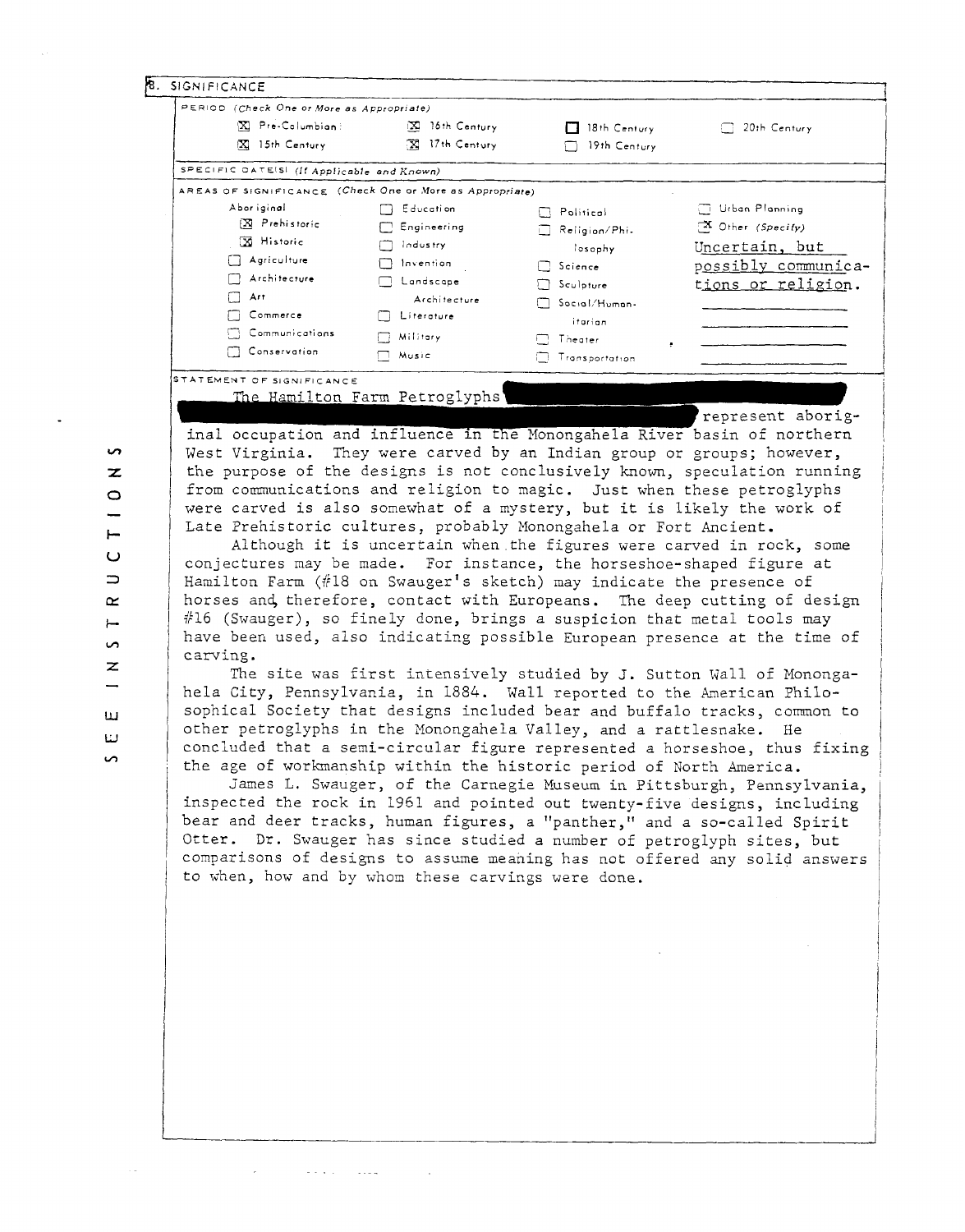| 9. MAJOR BIBLIOGRAPHICAL REFERENCES                                                                                                                                                                                            |               |                                                                                                                                             |                    |  |  |  |
|--------------------------------------------------------------------------------------------------------------------------------------------------------------------------------------------------------------------------------|---------------|---------------------------------------------------------------------------------------------------------------------------------------------|--------------------|--|--|--|
| Howe, Henry. Historical Collections of Virginia. Charleston, S.C.:<br>Babcock and Co., 1845. (p. 382)                                                                                                                          |               |                                                                                                                                             |                    |  |  |  |
| Mallery, Garrick. "Pictographs of the North American Indians." Fourth<br>Swauger, James L. "Petroglyphs at the Hamilton Farm Site, Monongalia County,                                                                          |               | Annual Report of the Bureau of American Ethnology, 1882-1883. Wash-<br>ington, D.C.: U.S. Government Printing Office, 1883. (pp. 225-26)    |                    |  |  |  |
| Wall, J. Sutton. "On Some Indian Picture Rocks in Fayette County, Pa."<br>$688 - 89.$                                                                                                                                          |               | West Virginia." West Virginia Archeologist, No. 15 (Feb. 1963), 1-6.<br>Proceedings of the American Philosophical Society, XXI (1883-1884), |                    |  |  |  |
| 10. GEOGRAPHICAL DATA                                                                                                                                                                                                          | こうとう はんきょう いち | - Serie Tubber Sold 정확 설명                                                                                                                   | ang paga           |  |  |  |
| LATITUDE AND LONGITUDE COORDINATES<br>DEFINING A RECTANGLE LOCATING THE PROPERTY                                                                                                                                               |               | LATITUDE AND LONGITUDE COORDINATES<br>O.<br>DEFINING THE CENTER POINT OF A PROPERTY<br>OF LESS THAN TEN ACRES<br>R                          |                    |  |  |  |
| CORNER<br><b>LATITUDE</b><br>LONGITUDE                                                                                                                                                                                         |               | LATITUDE                                                                                                                                    | <b>LONGITUDE</b>   |  |  |  |
| Degrees Minutes Seconds   Degrees Minutes Seconds -<br>$\mathbf{r}$<br>$\circ$<br><b>NW</b><br>$\circ$                                                                                                                         |               | Degrees Minutes Seconds Degrees Minutes Seconds                                                                                             |                    |  |  |  |
| $\blacksquare$<br><b>NE</b><br>$\circ$<br>SE.<br>$\bullet$<br>$\circ$                                                                                                                                                          |               |                                                                                                                                             |                    |  |  |  |
| SW.<br>$\circ$<br>APPROXIMATE ACREAGE OF NOMINATED PROPERTY:                                                                                                                                                                   |               | acre                                                                                                                                        |                    |  |  |  |
| LIST ALL STATES AND COUNTIES FOR PROPERTIES OVERLAPPING STATE OR COUNTY BOUNDARIES                                                                                                                                             |               |                                                                                                                                             |                    |  |  |  |
| STATE:                                                                                                                                                                                                                         | CODE          | COUNTY                                                                                                                                      | т<br>CODE<br>ш     |  |  |  |
| STATE:                                                                                                                                                                                                                         | CODE          | COUNTY:                                                                                                                                     | CODE               |  |  |  |
| STATE:                                                                                                                                                                                                                         | CODE          | COUNTY:                                                                                                                                     | z<br>CODE<br>S     |  |  |  |
| STATE:                                                                                                                                                                                                                         | CODE 1        | COUNTY:<br>CODE                                                                                                                             |                    |  |  |  |
| <b>NE. FORM PREPARED BY</b>                                                                                                                                                                                                    |               | The second to the second control of the second complete second control of the second control of the second con                              | ᅎ<br>$\subset$     |  |  |  |
| NAME AND TITLE:<br>James E. Harding, Research Analyst                                                                                                                                                                          |               |                                                                                                                                             | റ                  |  |  |  |
| <b>ORGANIZATION</b>                                                                                                                                                                                                            |               | DATE                                                                                                                                        | ⊣                  |  |  |  |
| West Virginia Antiquities Commission<br>STREET AND NUMBER:                                                                                                                                                                     |               |                                                                                                                                             | April 9, 1974<br>O |  |  |  |
| Old Mountainlair, West Virginia University                                                                                                                                                                                     |               |                                                                                                                                             | $\boldsymbol{z}$   |  |  |  |
| CITY OR TOWN:<br>Morgantown                                                                                                                                                                                                    |               | STATE                                                                                                                                       | CODE<br>n<br>54    |  |  |  |
| 12. STATE LIAISON OFFICER CERTIFICATION                                                                                                                                                                                        |               | West Virginia<br>lles<br>NATIONAL REGISTER VERIFICATION                                                                                     |                    |  |  |  |
| As the designated State Liaison Officer for the Na-<br>tional Historic Preservation Act of 1966 (Public Law<br>89-665), I hereby nominate this property for inclusion<br>in the National Register and certify that it has been |               | I hereby certify that this property is included in the<br>National Register.                                                                |                    |  |  |  |
| evaluated according to the criteria and procedures set<br>forth by the National Park Service. The recommended<br>level of significance of this nomination is:<br>Natfona <b>Y</b><br>State<br>$Local \BoxТL.$                  |               | Director, Office of Archeology and Historic Preservation                                                                                    |                    |  |  |  |
| Name<br>ednard M. Davis                                                                                                                                                                                                        |               | $D$ afe $\sim$<br>ATTEST:                                                                                                                   |                    |  |  |  |
| State Historic Preservation<br>Title<br>Otticer                                                                                                                                                                                |               | Keeper of The National Register                                                                                                             |                    |  |  |  |
| Date May 13, 1974<br>Late:                                                                                                                                                                                                     |               |                                                                                                                                             |                    |  |  |  |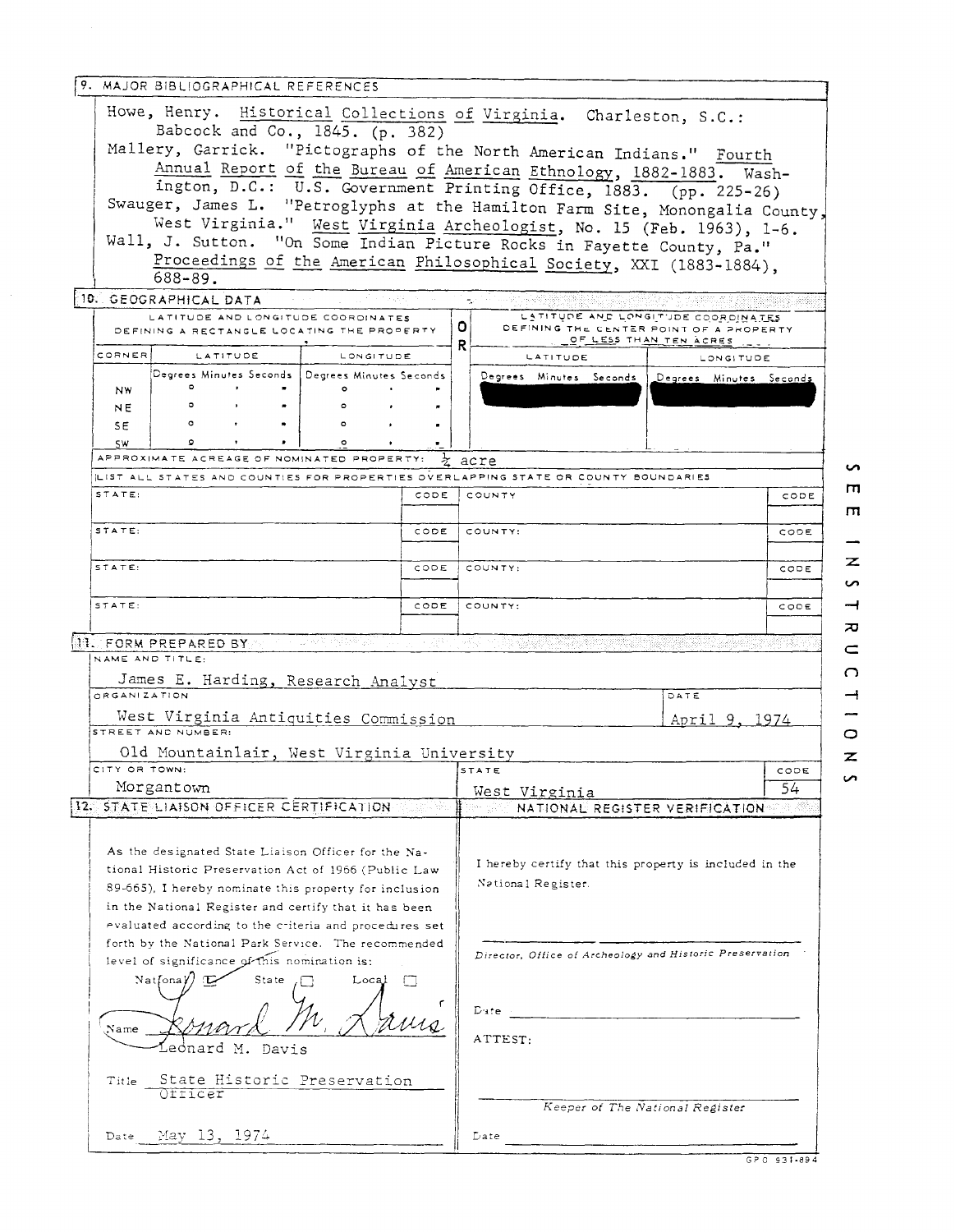## **Form 10-X)Oa UNITED STATES DEPARTMENT OF THE INTERIOR (July 1969) NATIONAL PARK SERVICE**

## **NATIONAL REGISTER OF HISTORIC PLACES**

**INVENTORY** - **NOMINATION FORM** 

STATE West Virginia COUNTY **Monongalia FOR NPS USE ONLY** 

ENTRY NUMBER DATE

*(Con tinuation* **Sheet)** 

*(Number* **all antrlee)** 

where the contribution of the contribution of the contribution of the contribution of  $\mathcal{A}$ 

9. MAJOR BIBLIOGRAPHICAL REFERENCES

**Wiley, Samuel T. History** of **Monongalia County, West Virpinia.**  W.Va.: Preston Publishing Co., 1883. (pp. 26-27)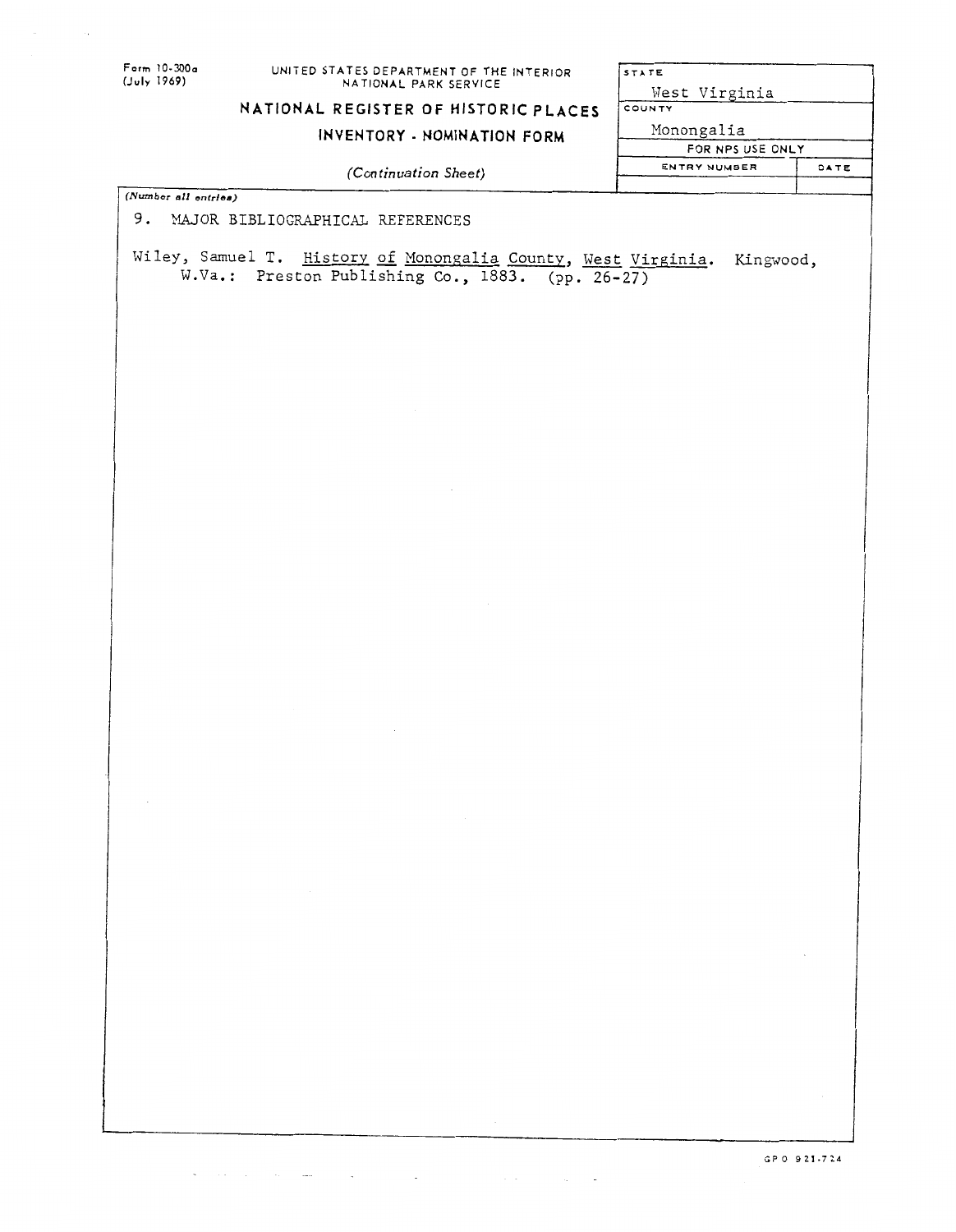